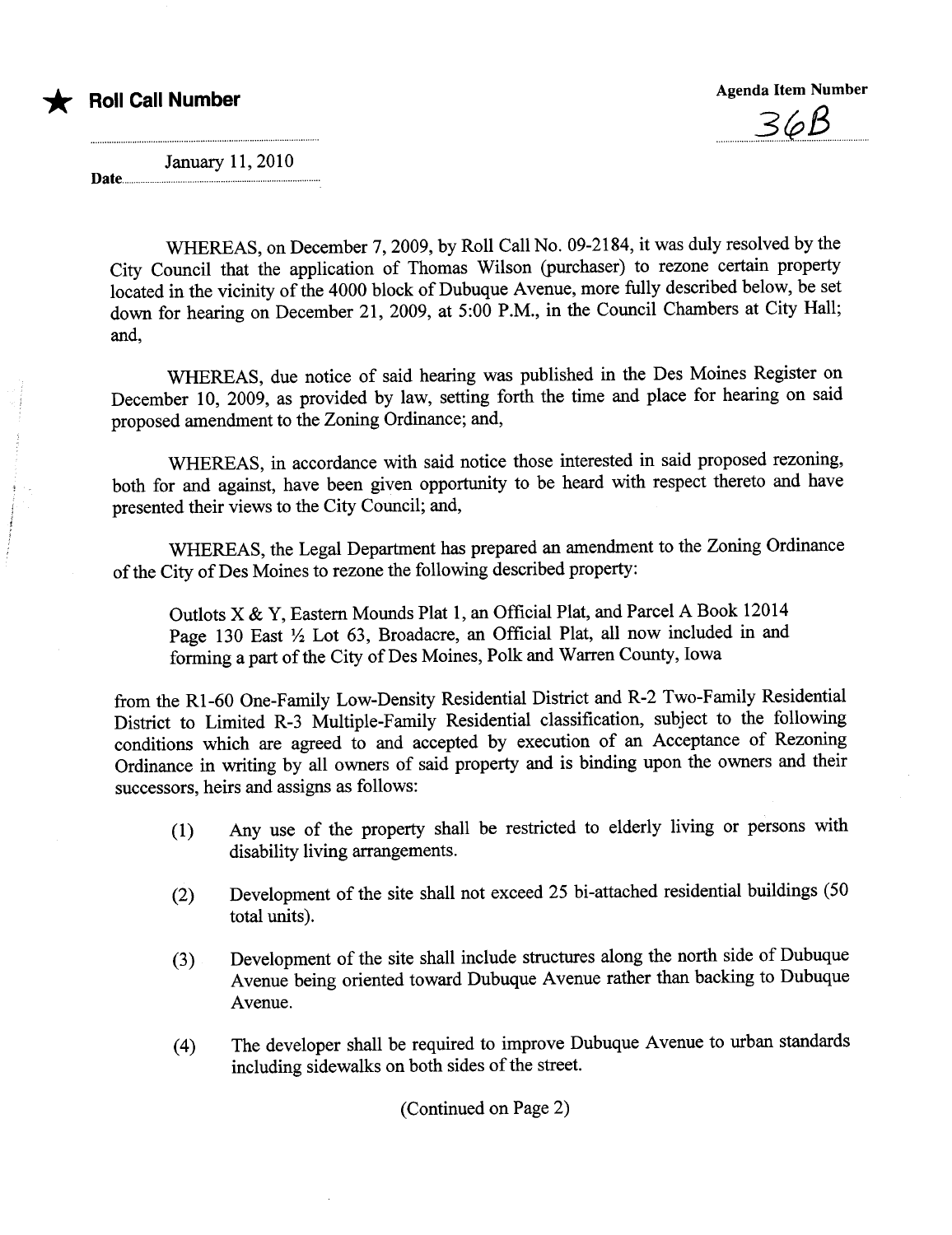

 $360B$ 

January 11, 2010

Date.

'.

-2-

- (5) Any development of the site is subject to provision of storm water management in accordance with State Wide Urban Design and Specifications (SUDAS) stadards for a two-year frequency storm event developed release rate.
- (6) Design and materials for any structure built on the subject property shall be demonstrate compatibility with the adjoining residential properties as part of review of a Site Plan Under the Design Guidelines for Multiple-Family Residential uses by the Plan and Zoning Commission.
- (7) Any trash enclosures shall be constructed with masonry materials and steel gates to match the multiple-family residential structures.
- (8) Any chain link fencing on the site shall be clad with black vinyL.
- (9) Any structue constructed on the site shall have architectual shingles.
- $(10)$  Any bi-attached dwelling unit shall have at least 1,040 square feet of floor space excluding basements and at least a one-car attached garage.
- (11) The exterior of each bi-attached dwellng unt must be constructed of masonr (brick or stone) and/or vinyl, cedar, or Hardi-Plank siding. If vinyl siding is selected, it must be greater than 42 mills thick.
- (12) The front elevation of each bi-attached dwelling unit must contain either  $1/3$  to  $\frac{1}{2}$ stone or brick masonry or a front porch of not less than 60 square feet.
- (13) The front elevation of each bi-attached dwelling unit constructed must include either shutters on each side of each window or window trm not less than 4 inches in width.
- (14) Any tree removals on the site will be subject to the provisions of the tree mitigation ordinance that was adopted by the City Council on September 28, 2009.
- $(15)$  The property owner will agree not to object to a future special assessment for paving/widening of E. 41<sup>st</sup> Street.

(Continued on Page 3)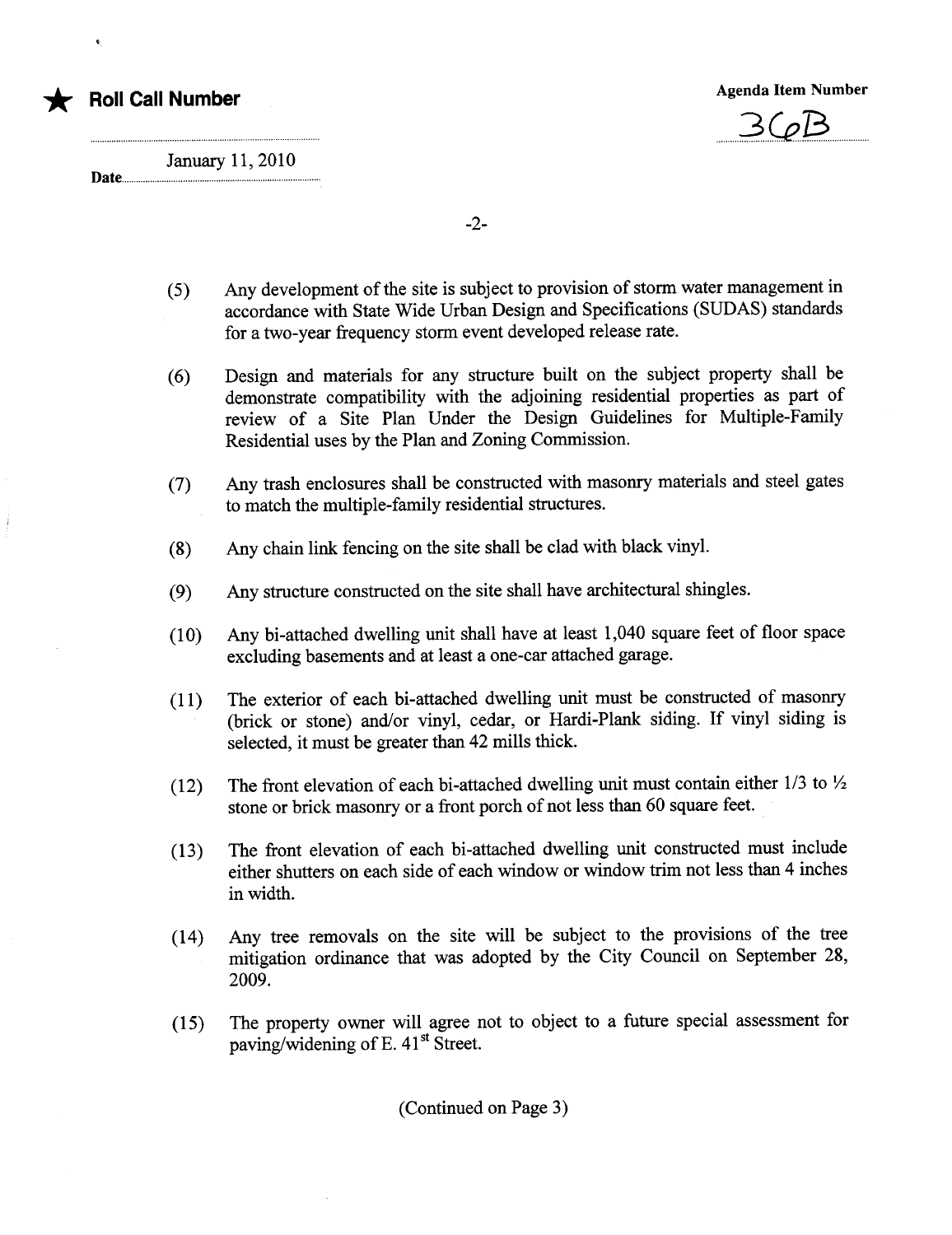\* Roll Call Number Agenda Item Number<br>
36<sup>8</sup>

January 11, 2010

Date

3cP8 . ~.. .................................................... ......................... ........ ...

-3-

WHREAS, on December 21, 2009 by Roll Call No. 09-2317, the City Council continued the public hearing to the January 11, 2010 Council meeting at 5:00 p.m. to allow staff to meet with the developer and neighbors. This meeting took place on January 5, 2010.

NOW THEREFORE, BE IT RESOLVED, by the City Council of the City of Des Moines, Iowa, that upon due consideration of the facts, statements of interested persons and arguments of counsel, the objections to the proposed rezoning of the Property to Limited R-3 Multiple-Family Residential classification are hereby overruled, the hearing is closed, and the proposed rezoning is approved.

MOVED by the rezoning, subject to final passage of the rezoning ordinance.

FORM APPROVED:

Michael F. Kelley

**Assistant City Attorney** 

| <b>COUNCIL ACTION</b> | <b>YEAS</b> | <b>NAYS</b> | <b>PASS</b> | <b>ABSENT</b>   | <b>CERTIFICATE</b>                                                                                |  |  |  |
|-----------------------|-------------|-------------|-------------|-----------------|---------------------------------------------------------------------------------------------------|--|--|--|
| <b>COWNIE</b>         |             |             |             |                 |                                                                                                   |  |  |  |
| <b>COLEMAN</b>        |             |             | $\bullet$   |                 | I, DIANE RAUH, City Clerk of said City hereby<br>certify that at a meeting of the City Council of |  |  |  |
| <b>GRIESS</b>         |             |             |             |                 | said City of Des Moines, held on the above date,                                                  |  |  |  |
| <b>HENSLEY</b>        |             |             |             |                 | among other proceedings the above was adopted.                                                    |  |  |  |
| <b>MAHAFFEY</b>       |             |             |             |                 | IN WITNESS WHEREOF, I have hereunto set my                                                        |  |  |  |
| <b>MEYER</b>          |             |             |             |                 | hand and affixed my seal the day and year first                                                   |  |  |  |
| <b>MOORE</b>          |             |             |             |                 | above written.                                                                                    |  |  |  |
| <b>TOTAL</b>          |             |             |             |                 |                                                                                                   |  |  |  |
| <b>MOTION CARRIED</b> |             |             |             | <b>APPROVED</b> |                                                                                                   |  |  |  |
|                       |             |             |             |                 |                                                                                                   |  |  |  |
|                       |             |             |             | Mayor           | <b>City Clerk</b>                                                                                 |  |  |  |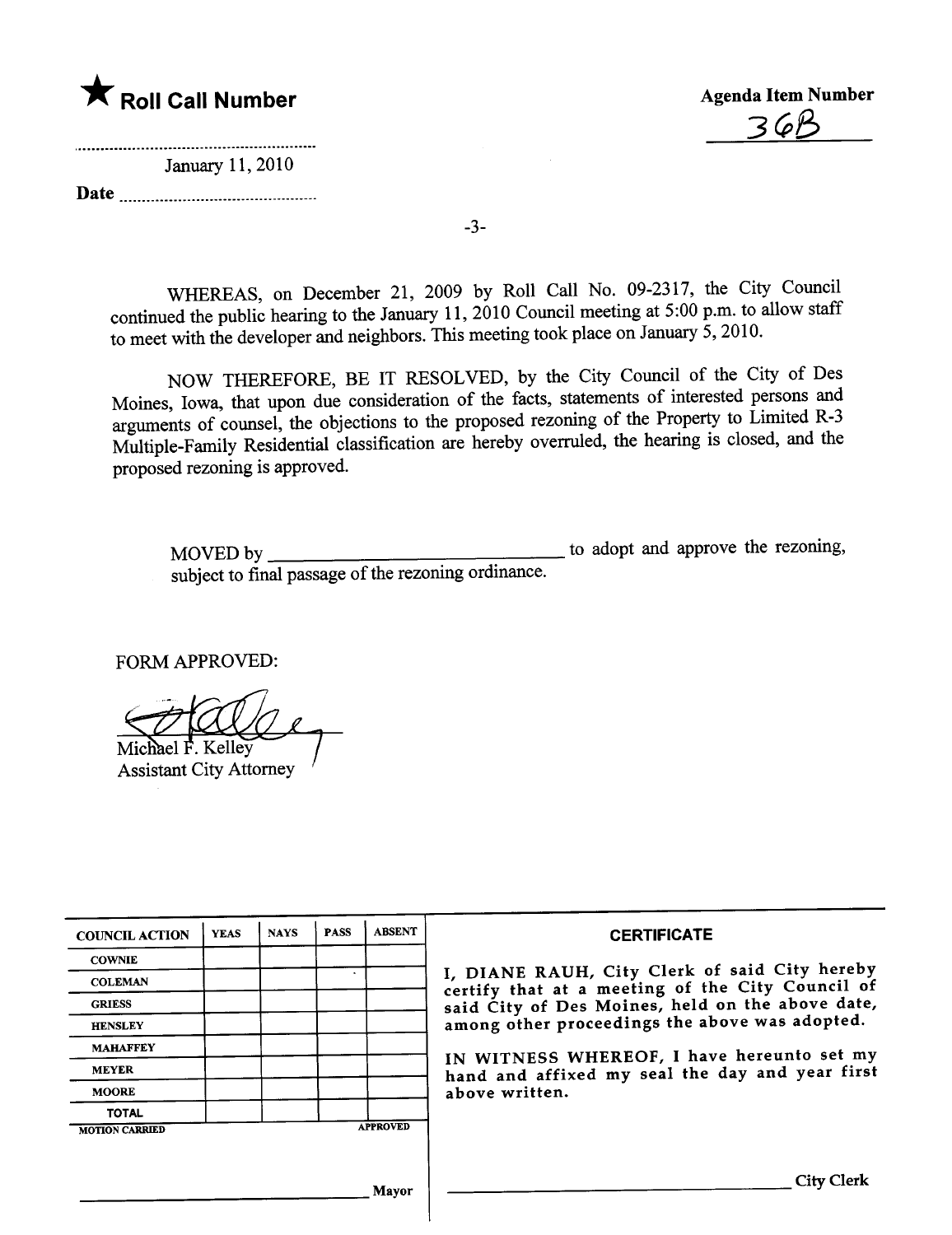$36B$ 

الموالي وأولاد والموالي والموالد

December 4, 2009

Honorable Mayor and City Council City of Des Moines, Iowa

فيستعدد والمتراثين والمسرو المكانين والملاء والمراكب

Members:

ka katika biya da bar da shekarar 2009.<br>Matukatika bar da bar da shekarar 2009 a shekarar 2009 a shekarar 2009 a shekarar 2009 a shekarar 2009 a Sheka

Communication from the City Plan and Zoning Commission advising that at their meeting held December 3, 2009, the following action was taken:

mah ini masa sa Kir 大臣のこと

**COMMISSION RECOMMENDATION:** 

After public hearing, the members voted 10-0 as follows:

| <b>Commission Action:</b> | Yes | <b>Nays</b> | Pass | Absent |
|---------------------------|-----|-------------|------|--------|
| Leisha Barcus             | Χ   |             |      |        |
| <b>JoAnne Corigliano</b>  | х   |             |      |        |
| <b>Shirley Daniels</b>    | х   |             |      |        |
| Jacqueline Easley         | х   |             |      |        |
| Dann Flaherty             | х   |             |      |        |
| Ted Irvine                | х   |             |      |        |
| Jeffrey Johannsen         | х   |             |      |        |
| <b>Greg Jones</b>         | х   |             |      |        |
| <b>Jim Martin</b>         | x   |             |      |        |
| <b>Brian Millard</b>      |     |             |      | х      |
| <b>William Page</b>       | х   |             |      |        |
| <b>Mike Simonson</b>      |     |             |      | х      |
| Kent Sovern               |     |             |      |        |

APPROVAL of a request from Thomas Wilson (purchaser) for property located in the 4000 Block of Dubuque Avenue to find the requested rezoning in conformance with the Des Moines' 2020 Community Character Plan the proposed rezoning be found not in conformance with the Des Moines' 2020 Community Character Plan's Low-Density Residential designation; to approve an amendment to the Des Moines' 2020 Community Character Plan future to revise the future land use designation from Low-Density Residential to Low/Medium-Density Residential; and to approve the request to rezone the property to "R-3" Multiple-Family Residential District subject to the applicant agreeing to the following conditions: ZON2009-00205 & 21-2009-4.09

- 1. Any use of the property shall be restricted to elderly living or persons with disability living arrangements.
- 2. Development of the site shall not exceed 25 bi-attached residential buildings (50 total units).
- 3. Development of the site shall include structures along the north side of Dubuque Avenue being oriented toward Dubuque Avenue rather than backing to Dubuque Avenue.
- 4. The developer shall be required to improve Dubuque Avenue to urban standards including sidewalks on both sides of the street.



CITY PLAN AND ZONING COM ARMORY BUILDING<br>602 ROBERT D. RAY DRIVE DES MOINES, IOWA 50309-1881 (515) 283-4182

> ALL-AMERICA CITY<br>1949, 1976, 1981 2003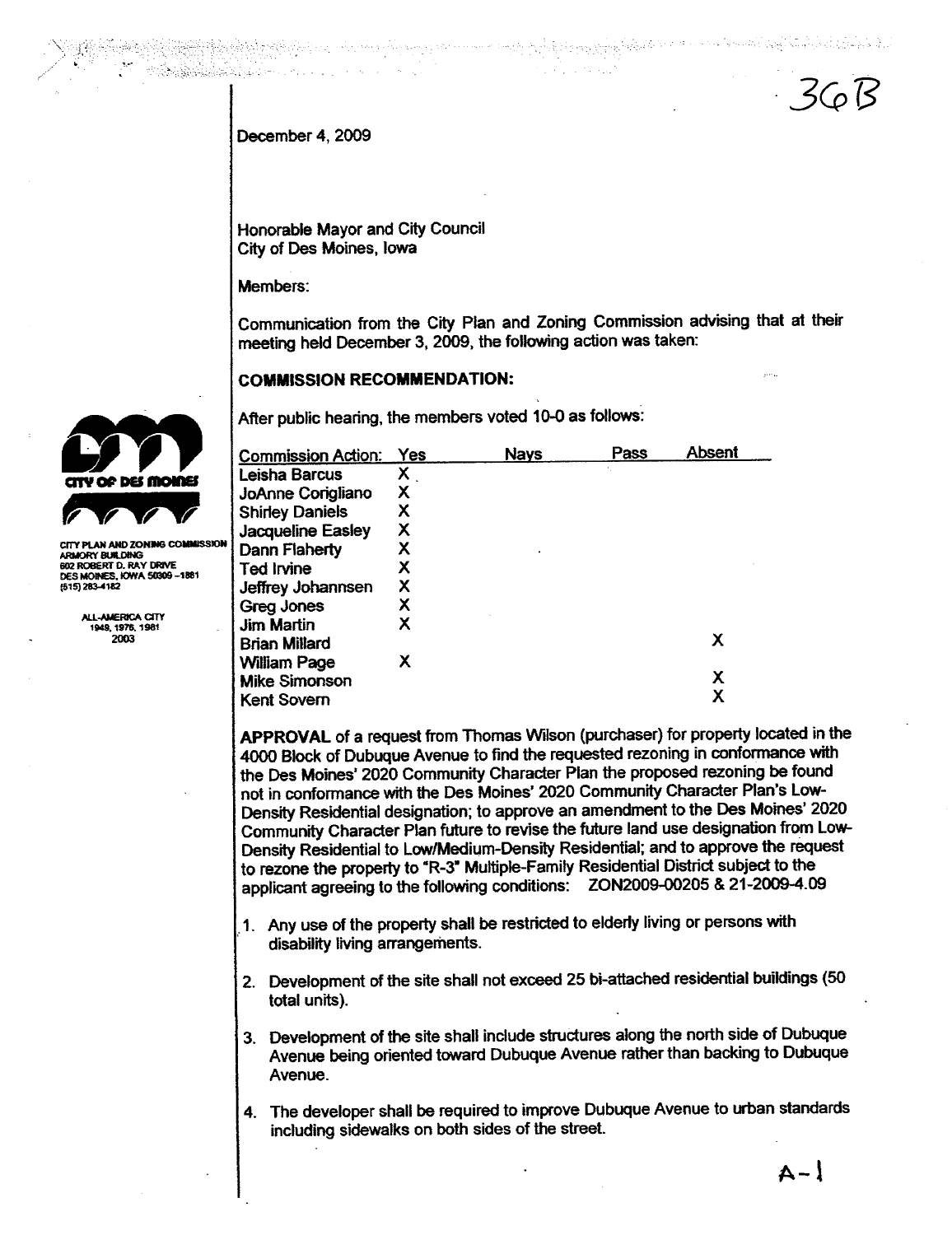- 5. Any development of the site is subject to provision of storm water management in accordance with State Wide Urban Design and Specifications (SUDAS) standards for a two-year frequency storm event developed release rate.
- 6. Design and materials for any structure built on the subject property shall be demonstrate<br>compatibility with the adjoining residential properties as part of review of a Site Plan Under the compatibility with the adjoining residential properties as part of review of  $\frac{1}{2}$  site Plan United States Design Guidelines for Multiple-Family Residential uses by the Plan and Zoning Commission.
- 7. Any trash enclosures shall be constructed with masonry materials and steel gates to match the multiple-family residential structures.
- 8. Any chain link fencing on the site shall be clad with black vinyl.
- 9. Any structure constructed on the site shall have architectural shingles.
- 10. Any bi-attached dwelling unit shall have at least 1,040 square feet of floor space excluding basements and at least a one-car attached garage.
- 11. The exterior of each bi-attached dwelling unit must be constructed of masonry (brick or stone) and/or vinyl, cedar, or Hardi-Plank siding. If vinyl siding is selected, it must be greater than 42 mills thick.
- 12. The front elevation of each bi-attached dwelling unit must contain either 1/3 to 1/2 stone or brick masonry or a front porch of not less than 60 square feet.
- 13. The front elevation of each bi-attached dwelling unit constructed must include either shutters on each side of each window or window trim not less than 4 inches in width.
- 14. Any tree removals on the site will be subject to the provisions of the tree mitigation ordinance that was adopted by the City Council on September 28, 2009.
- 15. The property owner will agree not to object to a special assessment.

#### **Written Responses**

o In Favor

 $\pm 3.05$ 

 $\Delta_{\rm R}$ 

3 In Opposition

## STAFF RECOMMENDATION TO THE P&Z COMMISSION

Part A) Staff recommends that the proposed rezoning be found not in conformance with the Des Moines' 2020 Community Character Plan's Low-Density Residential designation.

Part B) Staff recommends approval of an amendment to the Des Moines' 2020 Community Character Plan future to revise the future land use designation from Low-Density Residential to Low/Medium-Density Residential.

Part C) Staff recommends approval of the request to rezone the property to "R-3" Multiple-Family Residential District subject to the applicant agreeing to the following conditions:

- 1. Any use of the property shall be restricted to elderly living or persons with disability living arrangements.
- 2. Development of the site shall not exceed 25 bi-attached residential buildings (50 total units).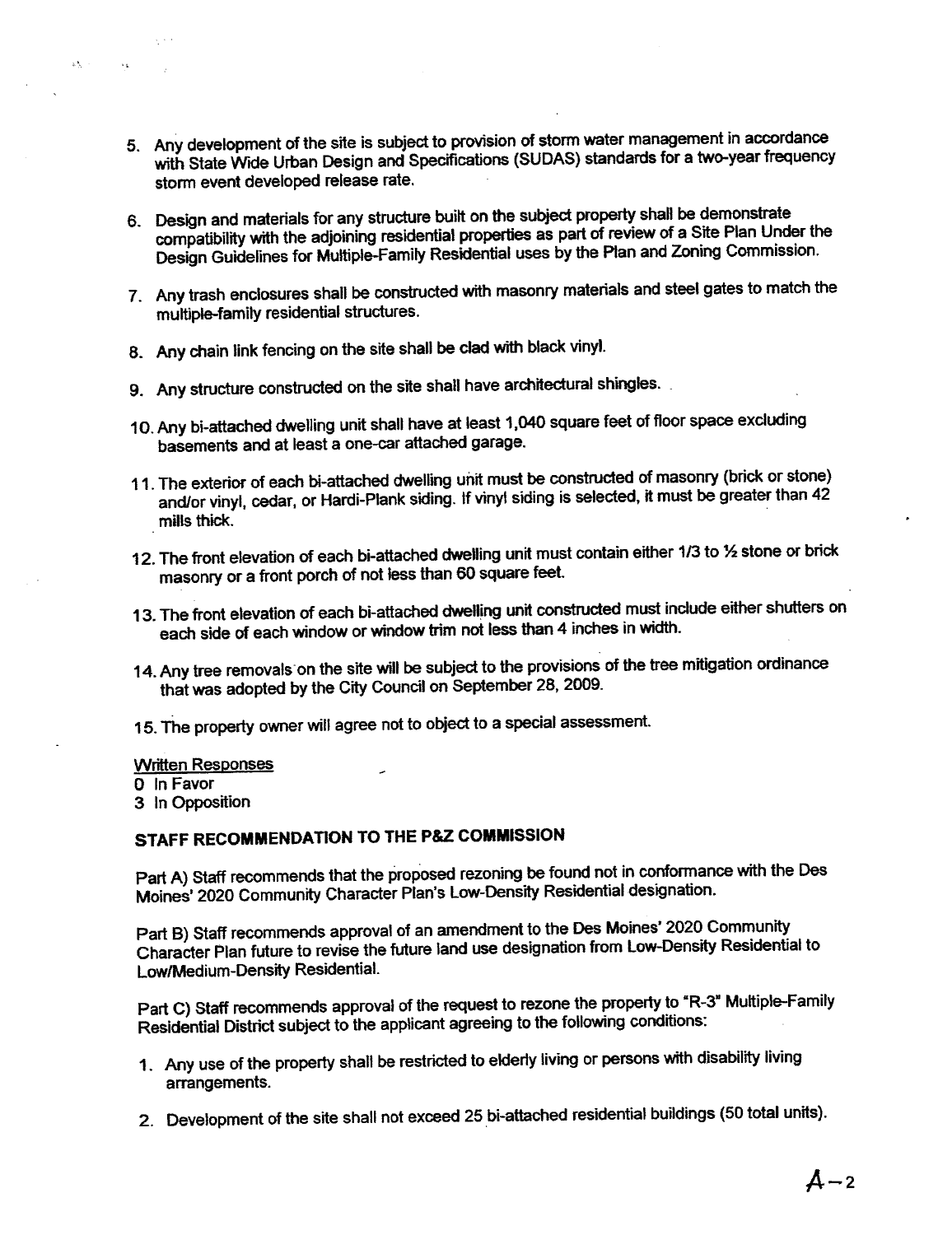- 3. Development of the site shall include structures along the north side of Dubuque Avenue being oriented toward Dubuque Avenue rather than backing to Dubuque Avenue.
- 4. The developer shall be required to improve Dubuque Avenue to urban standards including sidewalks on both sides of the street.
- 5. Any development of the site is subject to provision of storm water management in accordance with State Wide Urban Design and Specifications (SUDAS) standards for a two-year frequency storm event developed release rate.
- 6. Design and materials for any structure built on the subject property shall be demonstrate<br>compatibility with the adjoining residential properties as part of review of a Site Plan Under the compatibility with the adjoining residential properties as part of Plan and Zening Commission Design Guidelines for Multiple-Family Residential uses by the Plan and Zoning Commission.
- 7. Any trash enclosures shall be constructed with masonry materials and steel gates to match the multiple-family residential structures.
- 8. Any chain link fencing on the site shall be clad wih black vinyl.
- 9. Any structure constructed on the site shall have architectural shingles.
- 10. Any bi-attached dwelling unit shall have at least 1,040 square feet of floor space excluding basements and at least a one-car atached garage.
- 11. The extendr of each bi-attached dwelling unit must be constructed it must be greater than 42 and/or vinyl, cedar, or Hardi-Plank siding. If vinyl siding is selected, it must be greater than 42 mills thick.
- 12. The front elevation of each bi-attached dwelling unit must contain either 1/3 to 1⁄2 stone or brick masonry or a front porch of not less than 60 square feet.
- 13. The front elevation of each bi-attached dwelling unit constructed must include either shutters on each side of each window or window trim not less than 4 inches in width.
- 14. Any tree removals on the site will be subject to the provisions of the tree mitigation ordinance that was adopted by the City Council on September 28, 2009.

#### STAFF REPORT

 $\label{eq:2} \begin{split} \mathcal{P}^{\text{C}}_{\text{c}} = \mathcal{P}^{\text{C}}_{\text{c}} \mathcal{P}^{\text{C}} \mathcal{P}^{\text{C}} \mathcal{P}^{\text{C}} \mathcal{P}^{\text{C}} \mathcal{P}^{\text{C}} \mathcal{P}^{\text{C}} \mathcal{P}^{\text{C}} \mathcal{P}^{\text{C}} \mathcal{P}^{\text{C}} \mathcal{P}^{\text{C}} \mathcal{P}^{\text{C}} \mathcal{P}^{\text{C}} \mathcal{P}^{\text{C}} \mathcal{P}^{\text{C}} \mathcal$ 

### i. GENERAL INFORMATION

1. Purpose of Request: The applicant is propsing to develop up to 25 bi-attached (duplex) residential structures with up to 50 residential units for senior living. The proposal was previously for up to 105 units for senior living, including 87 units within multiple-family residential buildings.

The development will require review and approval by the Plan & Zoning Commission of a Site Plan under the Design Guidelines for Multiple-Family Residential uses since there would be 3 or more dwelling units on the parcels.

2. Size of Site: The parcel norm of Dubuque Avenue contains  $239$ ,  $216$  and  $239$ ,  $216$  acres) for  $3<sup>2</sup>$ and the two parcels south of Dubuque Avenue contain 65,122 square feet (1.50 acres) for a combined 304,338 square feet (6.99 acres).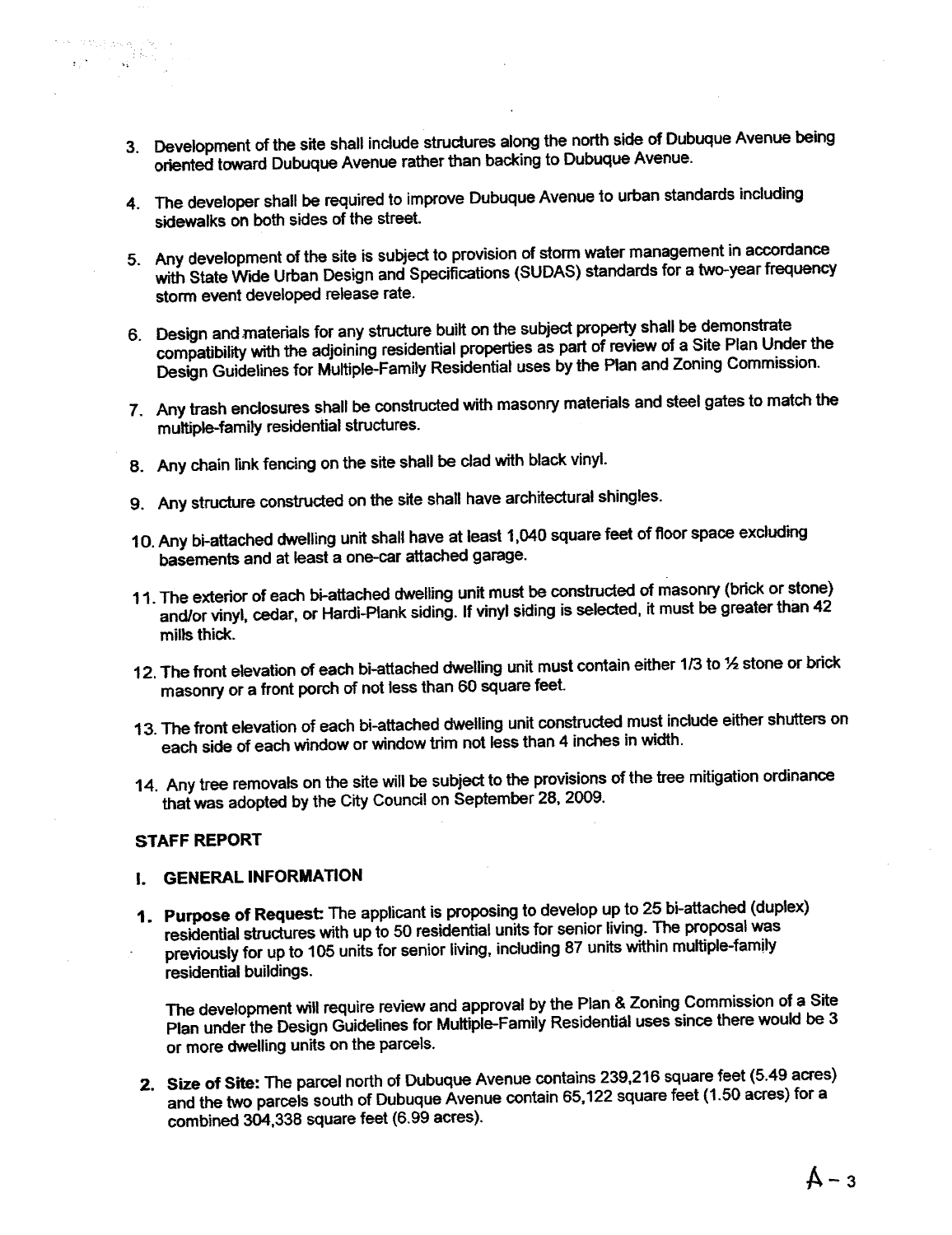- 3. Existing Zoning (site): "R1-60" One-Family Low-Density Residential District and "R-2" Two-Family Residential District.
- 4. Existing Land Use (site): Undeveloped wooded land.
- 5. Adjacent Land Use and Zoning:

'.

tytä. De sint karenda

 $\Delta\mu$  and  $\mu$ 

North - "U-1" & "R1-60", Use is single-family residential.

South - "R1-60", Uses are single-family residential and undeveloped land.

East - "U-1", "R1-60" & "R-2", Uses are single-family residential and undeveloped land.

West - "R-2" & "R1-60", Use is duplex residential.

- 6. General Neighborhood/Area Land Uses: The surrounding area primarily consists of a mix of single-family and duplex residential uses. The subject site is near the Four Mile Creek.
- 7. Applicable Recognized Neighborhood(s): Gray's Woods Neighborhood.
- 8. Relevant Zoning History: On December 7, 2006, the Plan and Zoning Commission approved a preliminary plat to allow creation of 33 single-family residential lots. Only 4 lots fronting Indianapolis Avenue along the north edge of the plat were created and developed with singlefamily dwellings. This request represents an increase of 17 units.
- 9. 2020 Community Character Land Use Plan Designation: Low-Density Residential.
- 10. Applicable Regulations: The Commission reviews all proposals to amend zoning regulations or zoning district boundaries within the City of Des Moines. Such amendments must be in conformance with the comprehensive plan for the City and designed to meet the criteria in S414.3 of the Iowa Code. The Commission may recently in addition to the existing<br>to the subject property if the property owner agrees in writing, in addition to the existing §414.3 of the Iowa Code. The Commission may recommend that certain conditions be applied regulations. The recommendation of the Commission will be forwarded to the City Council.

### II. ADDITIONAL APPLICABLE INFORMATION

1. Natural Site Features: The subject site has a dense tree canopy that is generally associated with the wooded land along the Four Mile Creek. The site is divided into north and south sections by Dubuque Avenue. The north section slopes downward from the southwest to the northeast, generally dropping 50 feet in grade over a distance of 560 feet. The south section generally slopes downward from the soutwest to the northeast.

The submited site sketch demonstrates that signifcant areas of existing trees would remain along the west edge of the north section. Any tree removals on the site will be subject to the provisions of the tree mitigation ordinance that was adopted by the City Council on September 28, 2009.

- 2. Drainage/Grading: All grading and storm water management on this site is subject to the review and approval of a Storm Water Pollution Protection Plan (SWPPP) approved by the Iowa DNR. The Commission will review this at the Site Plan stage. The conceptual site sketch demonstrates a storwater detention area will be located at the northeast comer of the site.
- 3. Landscaping & Buffering: Development of the subject property with multiple-family residential uses will require compliance with the Des Moines Landscape Standards. Conformance with these standards will be reviewed by the Commission at the Site Plan stage.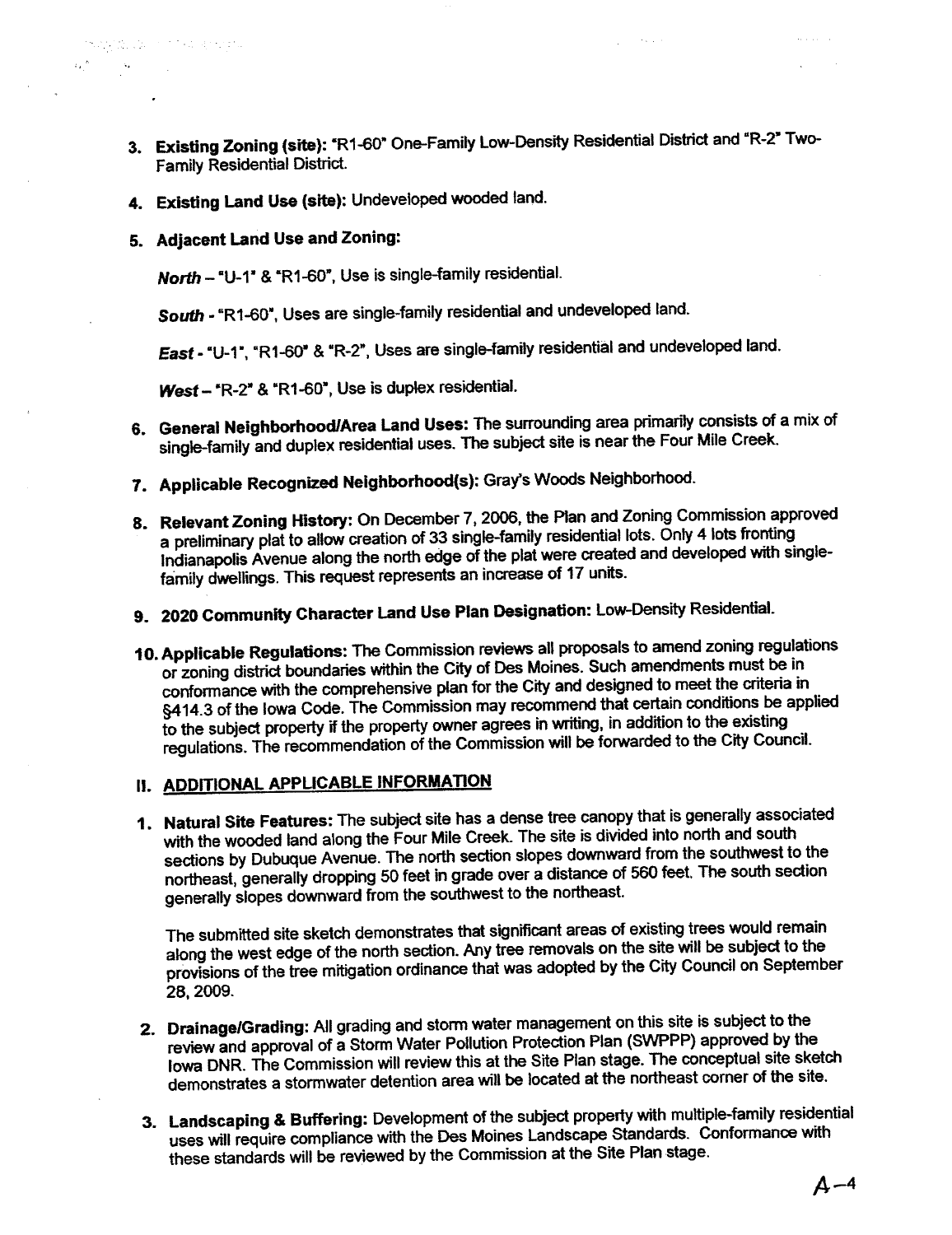- 4. Traffic/Street System: The submitted development concept for the rezoning indicates that all units in the section north of Dubuque Avenue would be oriented toward an internal circular<br>private driveway accessed from existing segments of Indianapolis Avenue and East 41<sup>st</sup> Street. processes accounts accessed from existing segments of Indianapolis Avenue and East Indianapolis Avenue and East Indianapolis Avenue and East 31st Street. In order to be the development with the southernmost structures be oriented to Dubuque Avenue rather than recommends that the southermost structures be one neglected to Dubuque Avenue to Duban backing up to Dubuque. The developer is required to upgrade Dubuque Avenue to urban standards, including providing sidewalks on both sides of the street.
- 5. 2020 Community Character Plan: The proposed concept for the rezoning indicates up to 25 bi-attached residential structures (50 units) at a density of 7.16 units per acre. The proposed land use amendment to revise the subject property to a Medium Density Residential<br>designation would allow up to 17 dwelling units per acre. Therefore, staff believes that the designation would allow up to 17 dwelling units per acre. Therefore, Beeldential (up to 12 up) designation should be instead amended to Low/Medium-Density Residential (up to 12 units per acre) and that the site should be limited to a maximum of 50 dwelling units, representing an overall density of 7.16 dwelling units per acre per the submitted development concept.
- 6. Urban Design: The conceptual building elevations that were submitted with the rezoning application indicate that the proposed bi-attached units will be ranch style with 77-square foot Lephreement and siding materials will include horizontal lap siding with shake or vertical siding<br>front porches. Building materials will include horizontal lap siding with shake or vertical siding accents and gable roofs. Each unit will have a 1-car attached garage. Final design and materials for any structure built on the subject property must demonstrate compatibility with and adjoining residential properties as part of the Site Plan review by the Plan and Zoning Commission. Staff recommends that any buildings constructed substantially conform to the submited concept elevations.
- 7. Site Plan Review: The development will require review and approval by the Plan & Zoning Commission of a Site Plan under the Design Guidelines for Multiple-Family Residential uses since the site would contain 3 or more dwelling units on a single parcel.

#### SUMMARY OF DISCUSSION

Mike Ludwig presented staff report and recommendation. He noted that at the November 19, 2009<br>Plan and Zoning Commission meeting there was a citizen who voiced concern regarding the Plan and Zoning Commission meeting there was a citizen who voiced concern regarding the condition of the roadways in the area and whether or not it could support the development. There are now fewer units in the revised proposal than in the previous proposal. The recognized the neighborhood association in this area has dispanded. At the time they were recognized they elected to apply the city funds that were a part of their program to overlaying existing streets.

Greg Jones asked if there is a way to make it a requirement as part of this rezoning that if the neighbors asked that 41<sup>st</sup> be paved the property owner agrees not to object to a special assessment.

Mike Ludwig stated this is all going to be kept under a single ownership, and will be maintained by a common group. It would be possible for the Commission to suggest that the property entities agrees not to object to a special assessment if the property owner agrees to any conditions in writing prior to the City Council hearing.

Dann Flaherty asked why staff recommends to rezone this project to "R-3" but limit to "R-2" type of uses.

Mike Ludwig stated this lot area does not meet "R-2" district requirement of 10,000 square foot parcel per duplex.

Dann Flaherty asked if a sunset provision been discussed.<br>  $A - 5$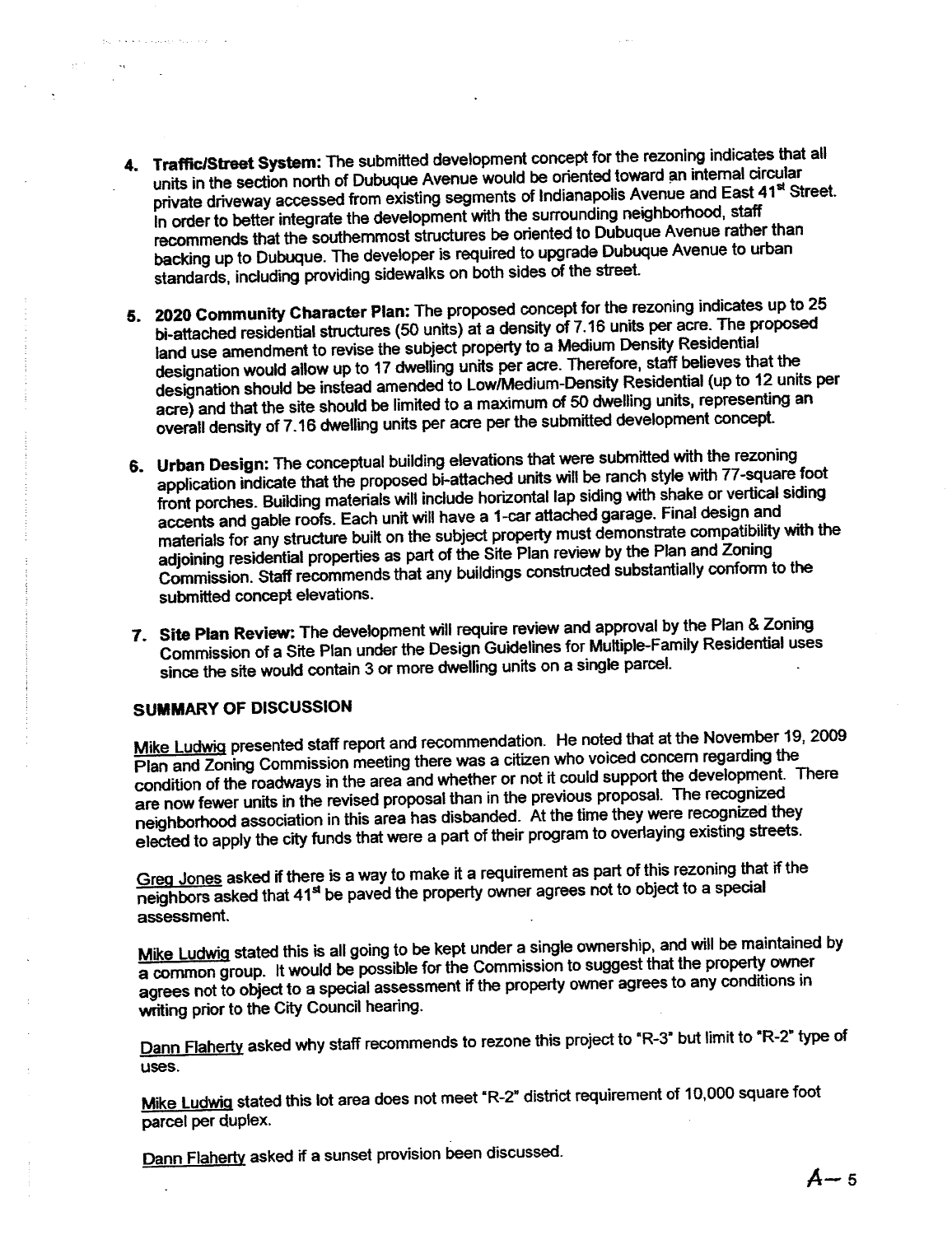Mike Ludwig stated typically rezoning cannot have a sunset clause but the Council at anytime can initiate the rezoning of a property if they have a concern. Zoning runs with the land.

Larry Hulse stated that since this is multiple family it will have to come back to the Commission for the details of the development.

lots.

Tom Wilson 1144 36" Street showed the Commission a drawing or their proposal received to 50 request to be allowed to develop up to 25 bi-attached (dupley) residential structures with the structures with the structures with the structures with the structure of the structures with the structure with the structure w residential units for senior living.

Greg Jones asked if the applicant agrees with staff recommendation and if the applicant would agree not to oppose a special assessment in the future.

Tom Wilson stated they are in agreement with staff recommendation and there would be no problem in agreeing to a special assessment in the future.

Dann Flaherty asked the applicant who will be managing the rental units.

Tom Wilson stated they do not have anyone at this time but will have a professional management company with at least two year experience.

# CHARPERSON OPENED THE PUBUC HEARING

 $M<sub>max</sub>$  Ludge stated yes if it is all  $\alpha$ 

 $\mathcal{F}=\mathcal{L}_\mathrm{c}$  , and  $\mathcal{H}_\mathrm{c}$  , and

There was no one in the audience to speak in opposition

Larry Hulse reminded Commission of the gentleman that was at the November 19, 2009 meeting with concern about the roadways.

# CHAIRPERSON CLOSED THE PUBUC HEARNG

Greg Jones offered a friendly amendment to include the property owner will agree not to object to a future special assessment for paving/widening of E. 41st Street.

Jacqueline Easley accepted the friendly amendment.

### COMMISSION ACTION

<u>Jacqueline Easley</u> moved that the proposed rezoning be found not in conformance with the Des<br>Moines' 2020 Community Character Plan's Low-Density Residential designation; to approve an amendment to the Des Moines' 2020 Community Character Plan future to revise the future land amendment to the Des Moines' 2020 Community Character Plan Mure to revise the Mure land to appr use designation from Low-Density Residential to Low Medium-Density Residential; and the the request to rezone the property to "R-3" Multiple-Family Residential District subject to the applicant agreeing to the following conditions:

- 1. Any use of the property shall be restricted to elderly living or persons with disability living arrangements.
- 2. Development of the site shall not exceed 25 bi-attached residential buildings (50 total units).
- 3. Development of the site shall include structures along the north side of Dubuque Avenue being oriented toward Dubuque Avenue rather than backing to Dubuque Avenue.

 $A - 6$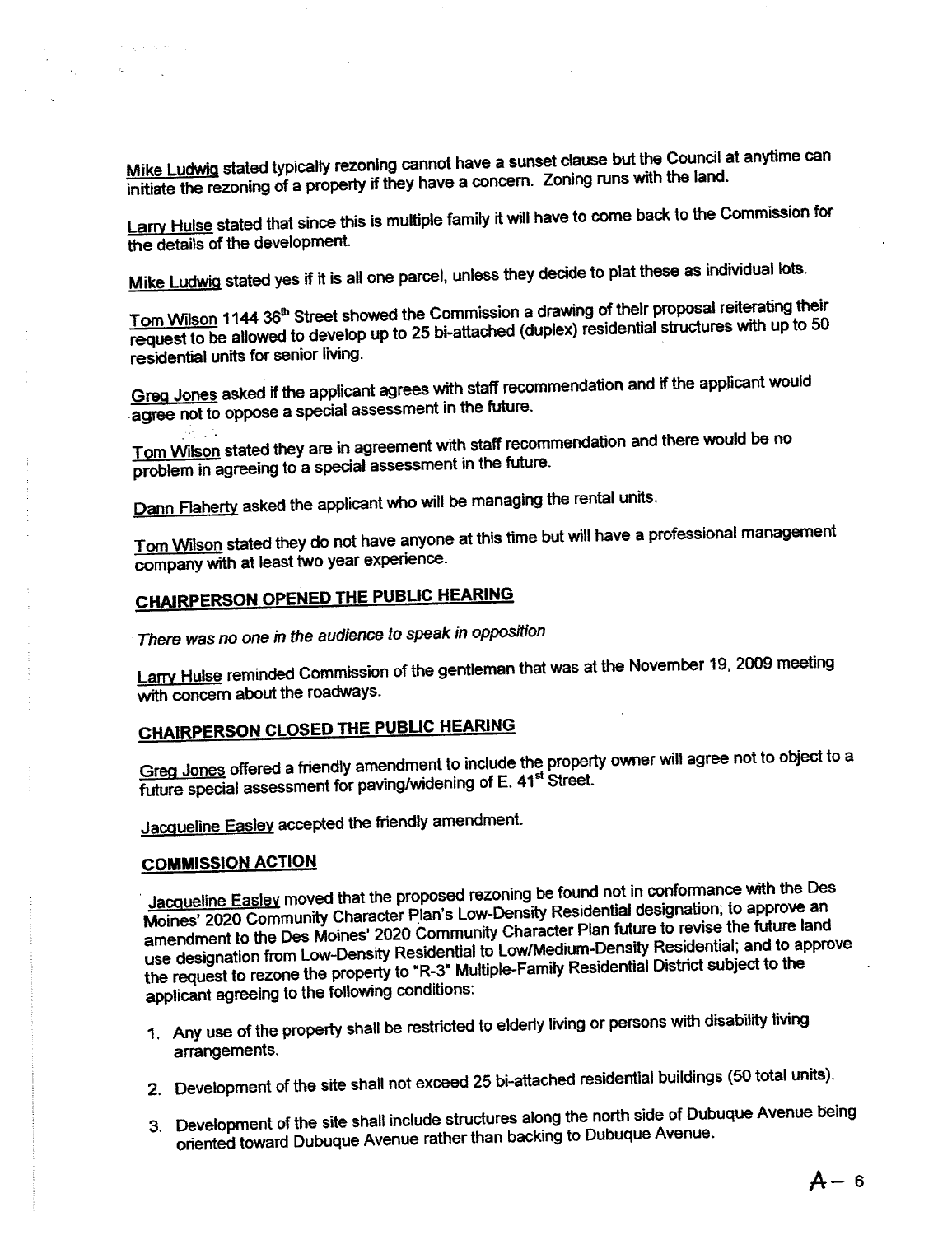- 4. The developer shall be required to improve Dubuque Avenue to urban standards including sidewalks on both sides of the street.
- 5. Any development of the site is subject to provision of storm water management in accordance with State Wide Urban Design and Specifications (SUDAS) standards for a two-year frequency storm event developed release rate.
- 6. Design and materials for any structure built on the subject property shall be demonstrate compatibility with the adjoining residential properties as part of review of a Site Plan Under the Design Guidelines for Multiple-Family Residential uses by the Plan and Zoning Commission.
- 7. Any trash enclosures shall be constructed with masonry materials and steel gates to match the multiple-family residential structures.
- 8. Any chain link fencing on the site shall be clad with black vinyl.
- 9. Any structure constructed on the site shall have architectural shingles.
- 10. Any bi-attached dwelling unit shall have at least 1,040 square feet of floor space excluding basements and at least a one-car attached garage.
- 11. The exterior of each bi-attached dwelling unit must be constructed of masonry (brick or stone) and/or vinyl, cedar, or Hardi-Plank siding. If vinyl siding is selected, it must be greater than 42 mills thick.
- 12. The front elevation of each bi-attached dwelling unit must contain either 1/3 to 1/2 stone or brick masonry or a front porch of not less than 60 square feet.
- 13. The front elevation of each bi-attached dwelling unit constructed must include either shutters on each side of each window or window trim not less than 4 inches in width.
- 14. Any tree removals on the site will be subject to the provisions of the tree mitigation ordinance that was adopted by the City Council on September 28, 2009.
- 15. The property owner will agree not to object to a future special assessment for pavingning-inng of the early owner will agree<br>The property owner will agree<br>of E. 41<sup>st</sup> Street.

Motion passed 10-0.

Respectfully submitted,

Michael Ludwig, AICF Planning Administrator

MGL:clw

**Attachment** 

A-7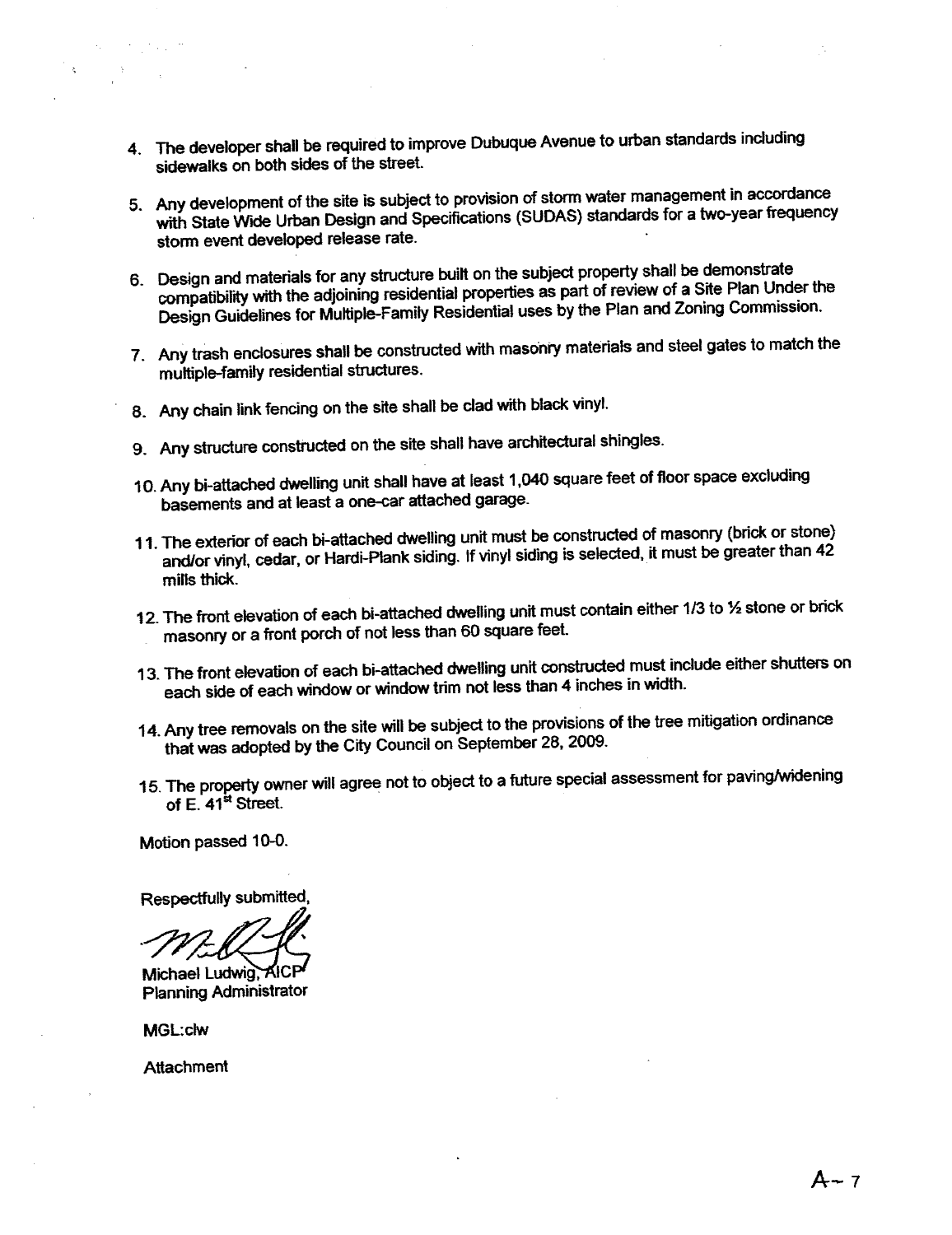Date  $11 - 27 - 09$ liem ZAN7009-00205 AR I (am) (am not) in favor of the request. (Circle One) ED Print Name Merle Ray m **RECEM** er Kan M <u>Min</u> Signature\_ N<sub>0</sub>  $\overline{0}$  2009 '320  $\epsilon$  . Address\_MAINITY DEVELOPMENT DARTIM Reason for opposing or approving this request may be listed below: 1009-00205 AR Date NOV 2 llem  $\mathcal{Z}_4$ I (am) (am not) In favor of the request. (Circle FECEIV Print Name Tau rekeb Έñ **NOV** 2009 Signature <sup>(4)</sup> MARINTY DEVELOPME Address 15/7 E 40th St Reason for opposing or approving this request may be listed below: are Jen  $2n$  $\forall$ ined well na in  $\mathcal{L}$ nx  $+$ 10 10  $\sim$  1 ÌN Tantociat drivir arai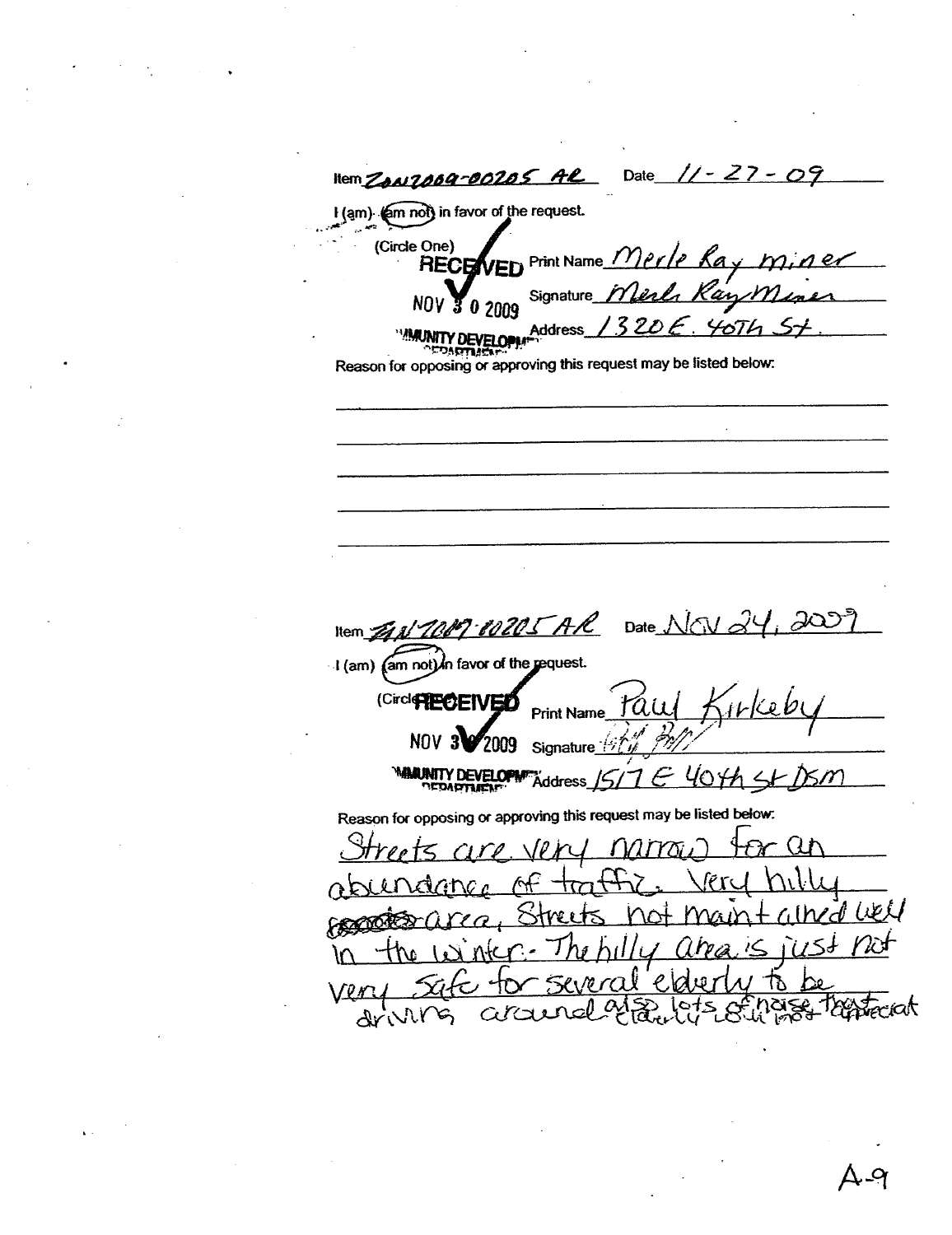109-00205 AR Date 1.27.09 Item $\mathbb{Z}$ I (am (am not) in favor of the request. KURSC+LL (Circle PHECENED Print Name MELUIN NOV 3 0 2009 Signature At. MARINITY DEVELOPMENT  $o36$ INDIANARULS

Reason for opposing or approving this request may be listed below: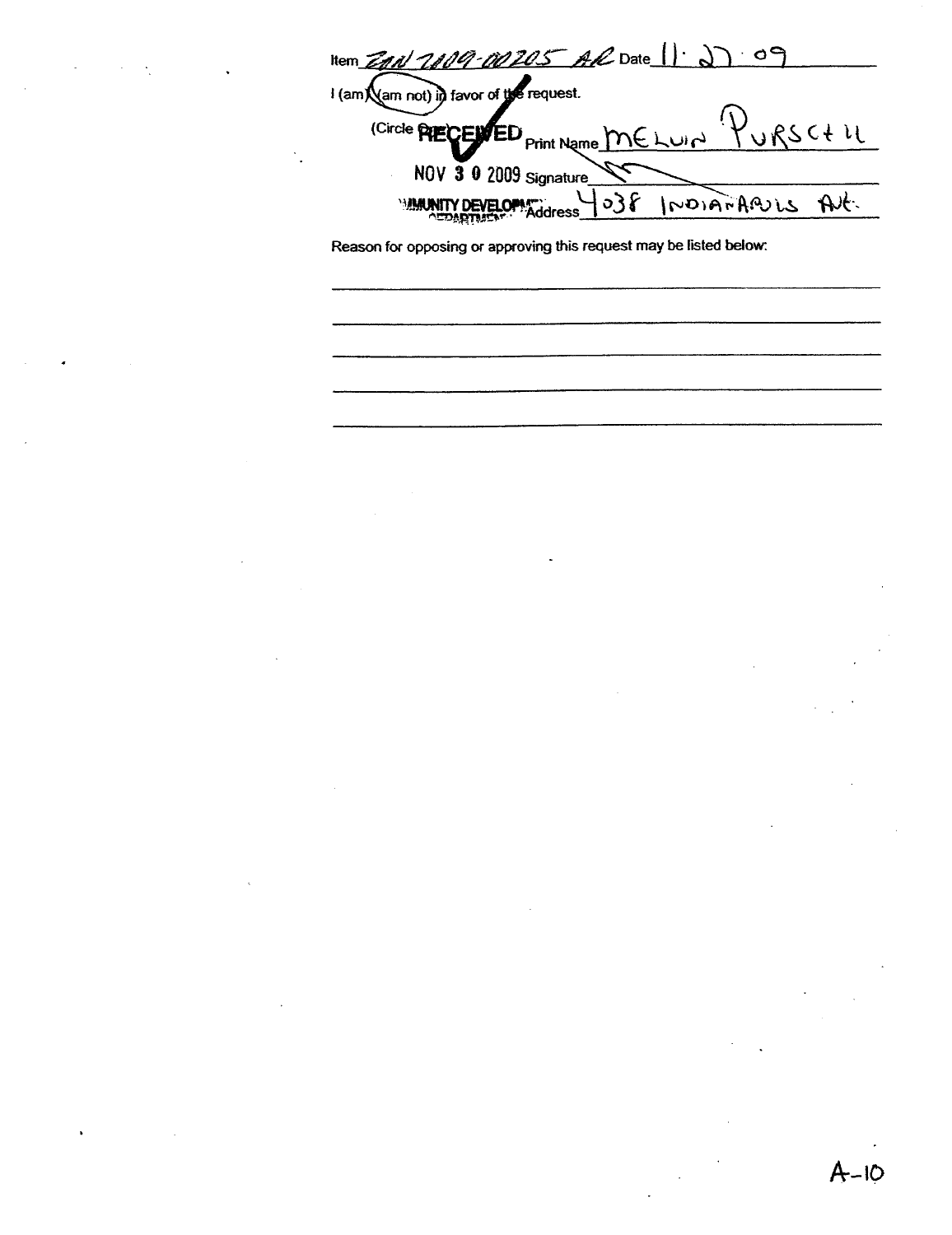

 $A-I$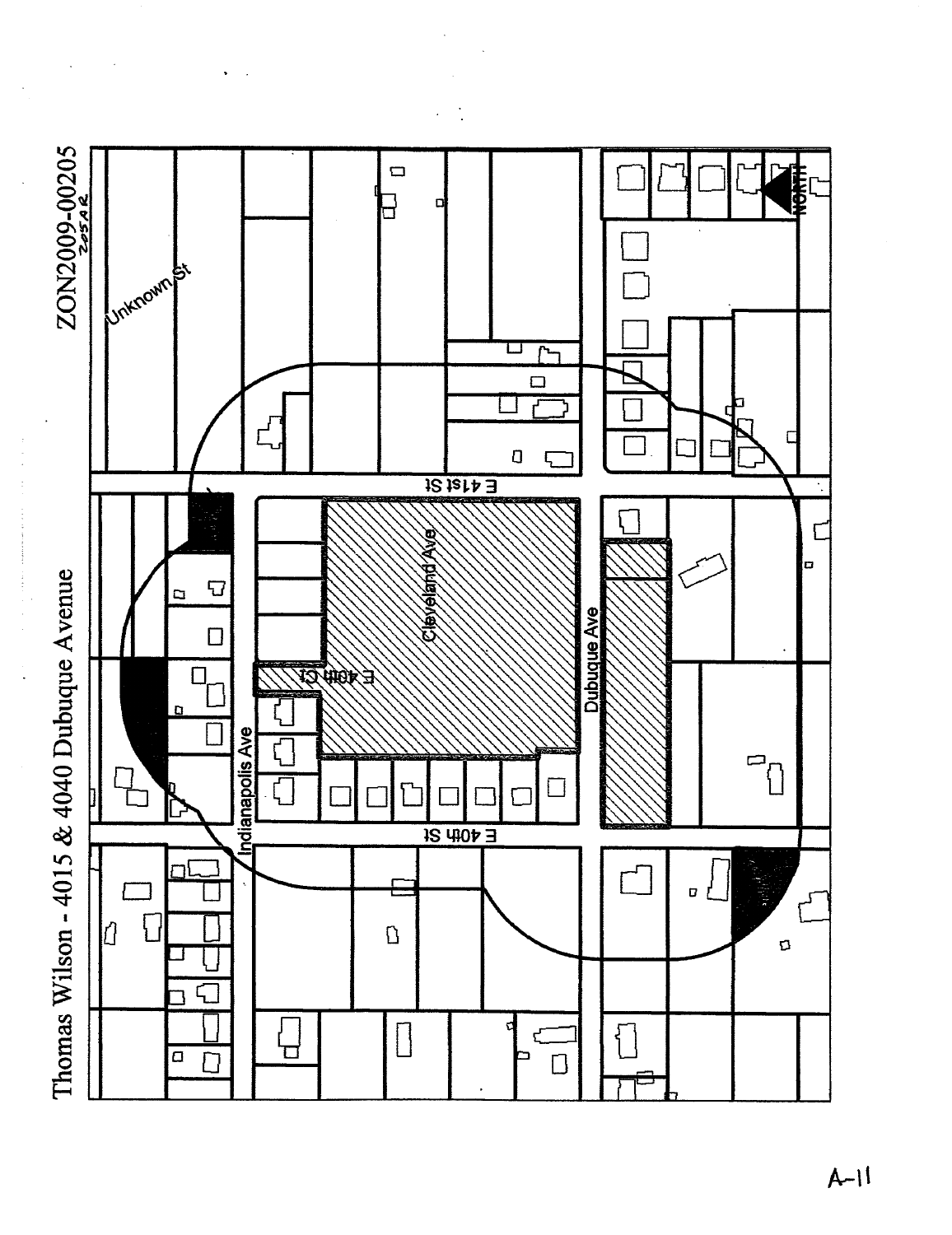

 $-l2$